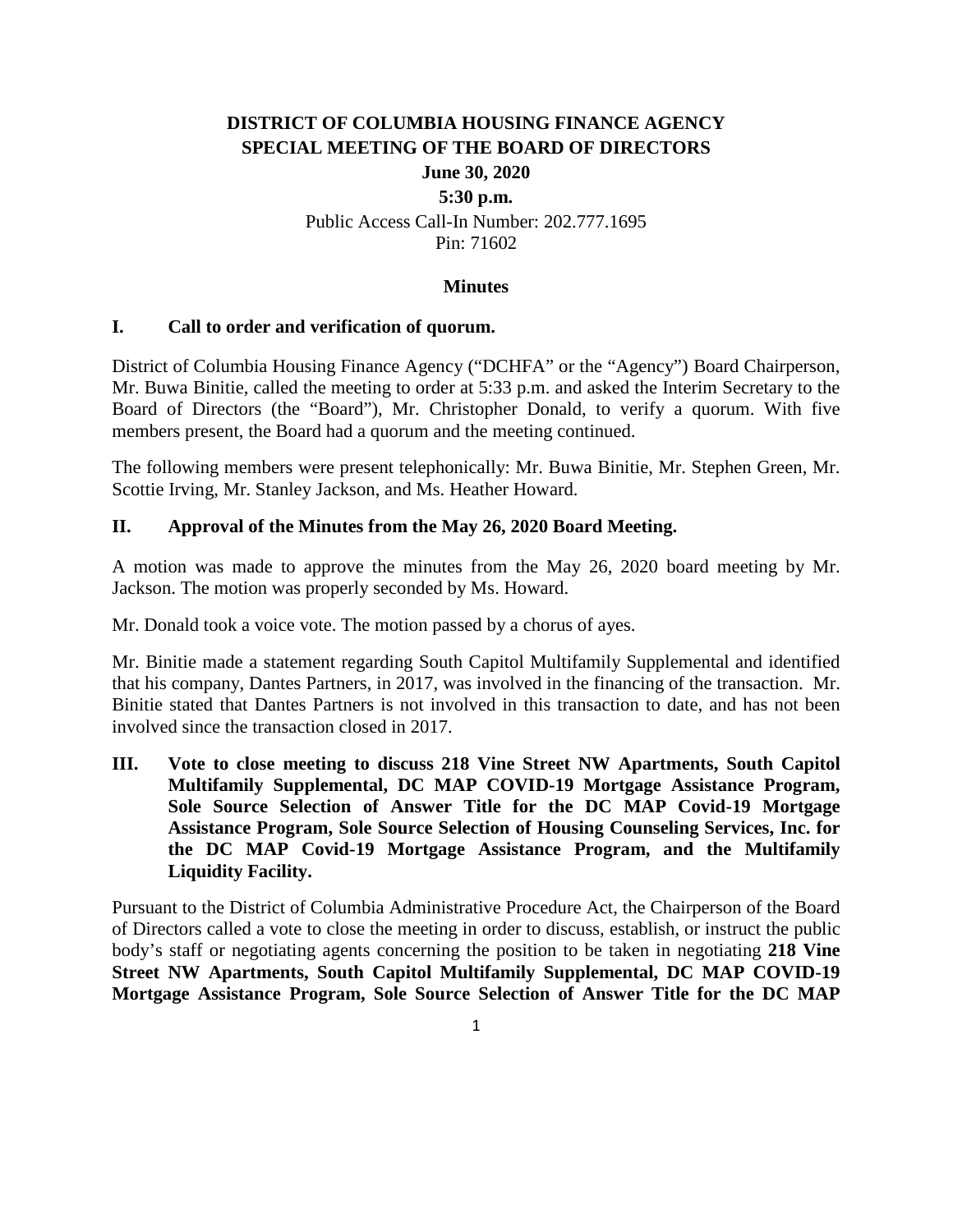**Covid-19 Mortgage Assistance Program, Sole Source Selection of Housing Counseling Services, Inc. for the DC MAP Covid-19 Mortgage Assistance Program, and the Multifamily Liquidity Facility.** An open meeting would adversely affect matters related to the Agency. (D.C. Code §2-575(b)(2)).

Mr. Binitie called for a motion to close the meeting. Ms. Howard made a motion to close the meeting. The motion was properly seconded by Mr. Jackson. The motion passed by a chorus of ayes.

The meeting was closed at 5:36 p.m. and re-opened at 6:38 p.m.

#### **IV. Consideration of DCHFA Eligibility Resolution No. 2020-14 for 218 Vine Street NW Apartments.**

Ms. Kristin Chalmers, Senior Multifamily Loan Underwriter, Multifamily Neighborhood Lending & Investments, presented the transaction to the Board. The Multifamily Lending and Neighborhood Investments ("MLNI") recommends an approval of an inducement resolution from the District of Columbia Housing Finance Agency's Board of Directors for the issuance of taxable and/or tax-exempt bonds in an amount not to exceed \$28.4 million to finance the 218 Vine Street NW transaction (the "Project").

The project will consist of 129 affordable units dedicated to seniors 55 and older and will combine four percent and nine percent low income housing tax credits ("LIHTC"), commonly referred to as a twinning transaction.

Two separate assessment and taxation ("A&T") lots will be in place prior to closing in order to separate the interests between the four percent and nine percent tax credits. The developer, Jair Lynch Real Estate Partners, purchased the project site in August 2017, which is located in Ward 4, two blocks from the Takoma Metro Station. The four percent side of the transaction will include 49 efficiency units, 42 one bedroom units and one two bedroom unit. The units will be restricted to 30 percent, 50 percent and 60 percent of area median income ("AMI") or less. The nine percent side of the transaction will consist of 20 efficiency units, 15 one bedroom units and one two bedroom units. All units on the nine percent side of the transaction will be restricted to 50 percent of AMI or less. Twenty-four units will be reserved for Permanent Supportive Housing ("PSH") households.

The proposed scope of work includes the new construction of a five-story apartment building and below-grade parking. The building will consist of wood framing over concrete podiums. Improvements include 25 parking spaces, a multi-purpose room, management office, office for PSH case workers, a library, a fitness facility and a landscaped courtyard. In-unit amenities will include central heating and air conditioning, dish washer, garbage disposal and Energy Star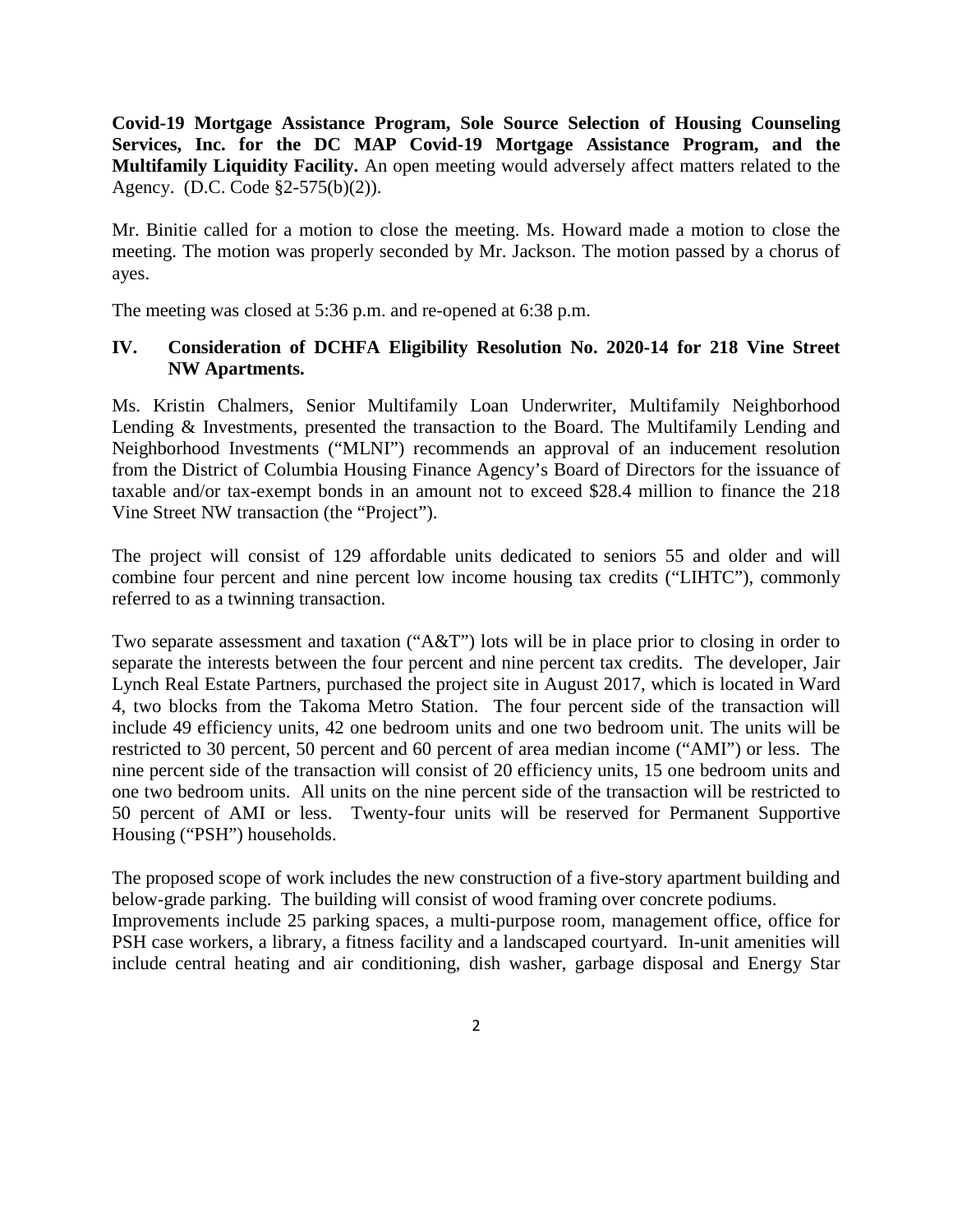appliances, and there will be one laundry room located on each floor. Additionally, the project will also comply with 2015 Green Communities Criteria.

On the operating side, the effective gross income is projected to be approximately \$1.5 million in year one, based on an assumption of seven percent vacancy. Annual operating expenses are projected to be approximately \$577,000 resulting in Net Operating Income ("NOI") of \$576,865 in year one of stabilization which supports a permanent mortgage of \$15.8 million with amortizing debt service of 1.15.

With regard to the transaction structure, Wells Fargo will be providing a construction loan for 30 months with a six month extension option. The construction loan will be priced at one month LIBOR plus a spread of 1.7 percent. Upon conversion, the construction loan will paid off with LIHTC equity and permanent financing of \$15.8 million as a Freddie TEL. The Freddie TEL will have a 17 year term and 40 year amortization and is priced based on 10 year Treasury plus a spread of 274 basis points. The tax credit investor will be Wells Fargo who will paying an investor rate of 99 cents per one dollars of federal tax credits. Total LIHTC equity is projected to be just under \$10 million on the four percent side and will be capped at \$10.89 million on the nine percent side.

218 Vine Street NW Residential PJV Phase 2, LLC will be the owner and borrowing entity on the four percent transaction. 218 Vine Street NW Residential PJV LLC will be the owner and borrower on the nine percent transaction. Within each of these borrowing entities, the managing member will be comprised of LDP Holdings LLC and Housing Op. At closing, each borrowing entity will admit an affiliate of Wells Fargo as a 99.99 percent tax credit investor. LDP Holdings LLC will also serve as a guarantor for the transaction. Other members of the development team include Whiting Turner as a general contractor, WinnCompanies as the property manager and KTGY Architecture and Planning as the architect.

Ms. Chalmers concluded the presentation, and introduced members of the development team present on the board meeting conference call: Phuc Tran, Jair Lynch Real Estate Partners, Chapman Todd and Philip Heft from Housing Up.

Mr. Binitie stated for the record stating that he would like to see a stronger local firm presence on this transaction. Mr. Tran acknowledged the comment.

Mr. Binitie called for a vote to approve DCHFA Eligibility Resolution No. 2020-14 for 218 Vine Street NW Apartments. Mr. Jackson made a motion on the resolution and Ms. Howard properly seconded the motion. Mr. Donald took a poll vote because the Agency is committing volume cap. The resolution was unanimously approved.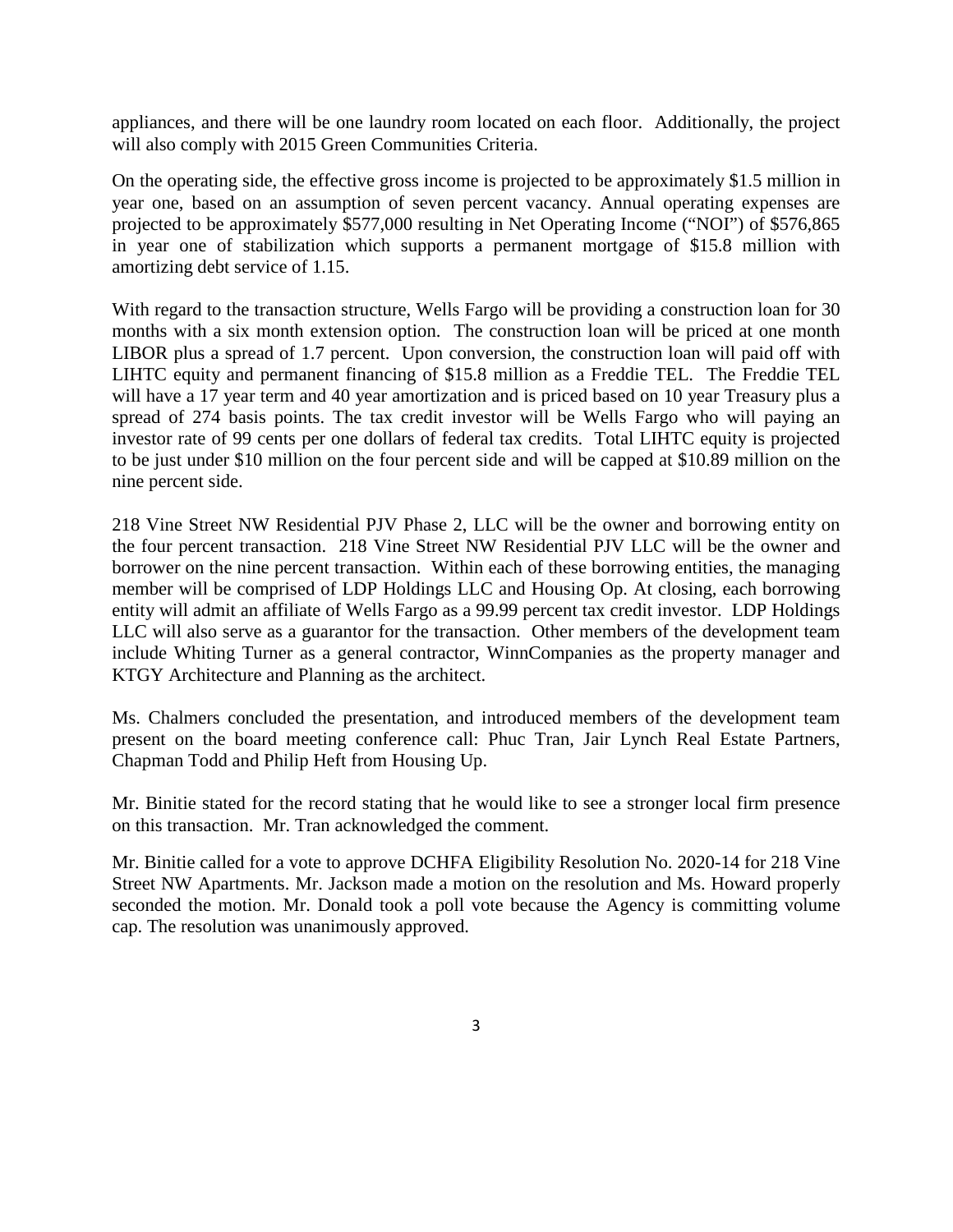#### **V. Consideration of DCHFA Eligibility Resolution No. 2020-15 for South Capitol Multifamily Supplemental**

Mr. Christopher Miller, Interim Vice President, Multifamily Neighborhood Lending & Investments, presented the transaction to the Board. The Multifamily Lending and Neighborhood Investments ("MLNI") underwriting staff requests a McKinney Act approval from the District of Columbia Housing Finance Agency's Board of Directors in an amount not to exceed \$7.2 million to finance increased costs of the South Capitol Multifamily Project (the, "Project").

The Agency issued multifamily housing mortgage revenue bond series, 2017 A and B bonds, in the total amount of \$30 million for the initial closing of the project in February 2017. South Capitol Multi-family is a 195-unit building in the Bellview neighborhood with units reserved for households earning between 30 and 60 percent of AMI. The project also includes retail space for a Good Foods market and an office space for the Advisory Neighborhood Commission 8D.

The project team consists of the Michaels Development Company as developer, JPMorgan Chase, N.A. as the debt provider and Bank of America, N.A. via Prestige Affordable Housing Fund XXIV as the tax credit equity provider.

CityInterests was a co-developer on the project when the initial bonds were issued, but have subsequently left the development team and Better Tomorrows, a non-profit founded by Michaels, is joining the development team. The project has encountered significant challenges that have increased the cost and delayed the delivery of the building. The most substantial cost increase and delays were due to concerns about the quality of the framing work performed by a subcontractor on the project. The original framing subcontractor was terminated for nonperformance and entire areas of framing were required to be removed under supervision. A new local subcontractor was brought onboard to the project under the supervision of a more experienced framing contractor with experience for mediating prior work.

The delays in the framing work caused delays in some of the other skilled trades and a need to re-bid contracts. The project has also experienced delays and cost increase due to additional environmental contamination of the site, ground water issues and the COVID pandemic. Additional cost increases include construction period interest, costs associated with construction inspections and costs associated with the additional requested finance. The developer has funded the increased costs of the project with their own capital; however, the project no longer meets the 50 percent test and needs additional bonds prior to the redemption of the original Series B bonds on October 1, 2020. In order to meet this timeline, the supplemental bonds must be induced at this board meeting. The developer has indicated that pre-leasing on the project is underway and that the project has received over 2,000 applications for the units.

The first three floors of the project are substantially complete and move-ins are scheduled to begin in the middle of July. The two additional floors of residential units are expected to be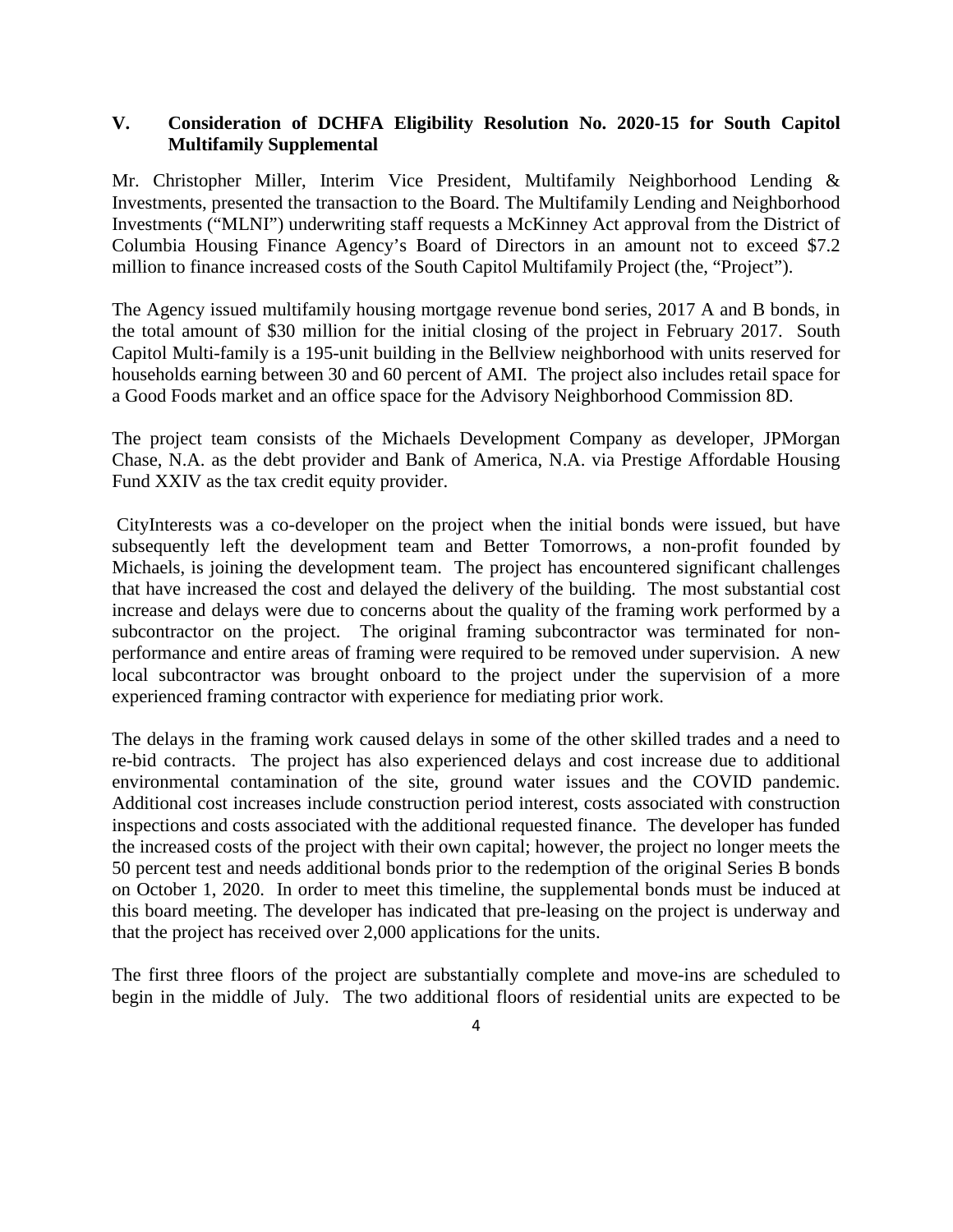completed by the end of July with move-ins beginning before the end of summer. The proposed loan structure for the additional bonds is the issuance of a Series C and Series D in an amount not to exceed \$7.2 million that will be purchased by JPMorgan Chase in order for the project to meet the 50 percent test. The additional bonds are supported by a reduction in operating expenses due to the addition of the non-profit and increases in LIHTC rent from the original underwriting.

The tax credit equity provider, Bank of America, had indicated interest in providing additional equity to the project; however, it hasn't provided updated terms. A pro forma underwritten equity for the additional bond offering reduced the investor pay rate from 1.105 for a dollar per credit to reflect downward pricing adjustors and the additional credits generated via the increased bases. Ultimately, any gaps in the project will result in additional sponsor equity remaining in the project.

Mr. Miller concluded the presentation, opened the floor to questions, and introduced members of the development team present on the board meeting conference call: Nicholas Bracco from Michaels Development Company.

Mr. Binitie stated for the record that due to concerns from the Board regarding the transaction, the Board will require another meeting to discuss the transaction prior to approval of the Final Bond resolution.

Mr. Jackson asked Mr. Bracco if the personnel from the construction team will continue working on the Project. Mr. Bracco responded stating, "The entire construction team was removed and replaced in 2019. And the new team has been pushing the ball forward since then to get across the finish line."

Mr. Binitie inquired about the status of the development team's other DCHFA projects. Mr. Bracco responded stating, "The Ainger Place deal, 72 units have been completed on time and is in the process of leasing up currently and is within the budget parameters set at our initial closing." Mr. Bracco also acknowledged challenges with the South Capitol Multifamily transaction, and noted that that the development team is addressing and rectifying those issues.

Mr. Binitie called for a vote to approve DCHFA Eligibility Resolution No. 2020-15 for South Capitol Multifamily Supplemental. Mr. Jackson made a motion to approve the resolution; the motion was properly seconded by Mr. Irving. Mr. Donald took a poll vote because the Agency is committing volume cap. The resolution was unanimously approved.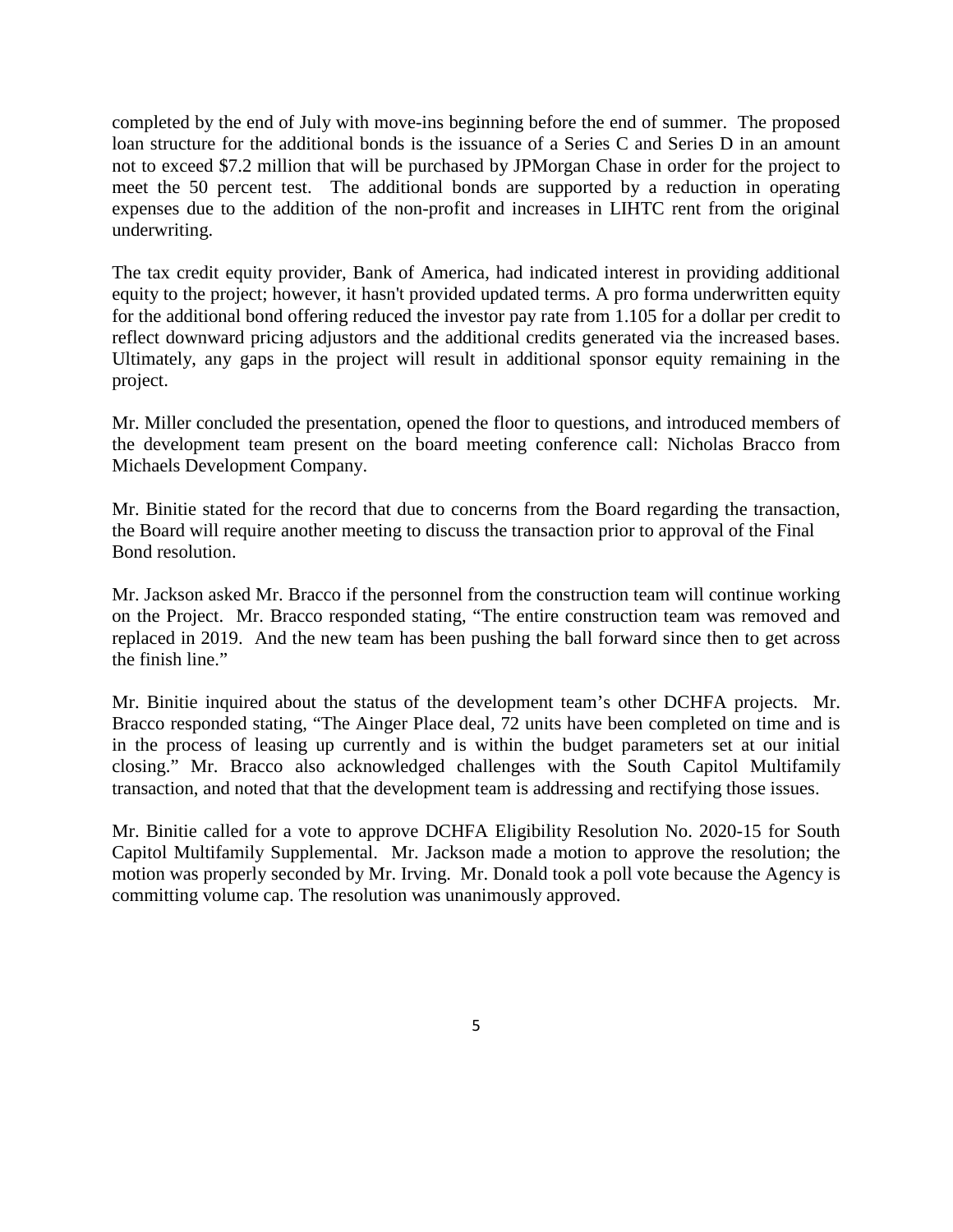#### **VI. Consideration of DCHFA Resolution No. 2020-07(G) regarding the DC MAP COVID-19 Mortgage Assistance Program.**

Mr. Monte Stanford, Agency Chief Operating Officer, presented the resolution to the Board. The District of Columbia Mortgage Assistance Program ("DC MAP") was created by the Agency last year to help District homeowners who were affected by the 2018 federal government shutdown. The Agency is utilizing the DC MAP framework to implement a program to respond to the COVID-19 pandemic. This new component is for district homeowners who have been affected by COVID-19 and helps those homeowners maintain mortgage payments.

The DC MAP COVID-19 Mortgage Assistance program will provide financial assistance, commencing with the April 1, 2020 payment for District homeowners who have been financially impacted by COVID-19 causing a loss of income. One million dollars in financial assistance will be made available to qualified homeowners in the form of a zero interest recourse loan secured by a deed of trust with a maximum monthly assistance of \$5,000 per month for each homeowner for up to six months subject to monthly certification attesting to the need for ongoing assistance. A qualified homeowner means a District homeowner who is a District of Columbia resident financially impacted by COVID-19 and maintains his or her primary residence within the District. Qualified homeowners must have documentation or proof to reflect the homeowner is not eligible for forbearance through their current lender or servicer and reflect the mortgage payment was current as of March 1, 2020.

Additionally, the homeowner must also be at risk of default, potentially leading to foreclosure as in the original DC MAP program. The loan repayment will begin on the first day of the seventh month after the final assistance payment was made and will be amortized over a 36 month period.

The Agency recommends that the Board of directors approve the attached resolution implementing the DC MAP COVID-19 Mortgage Assistance Program.

Mr. Stanford concluded the presentation and opened the floor to questions.

There were no additional questions.

Mr. Binitie called for a vote to approve DCHFA Resolution No. 2020-07(G) regarding the DC MAP COVID-19 Mortgage Assistance program. Ms. Howard made a motion to approve the resolution and Mr. Jackson properly seconded the motion. Mr. Donald took a poll vote. The resolution was unanimously approved.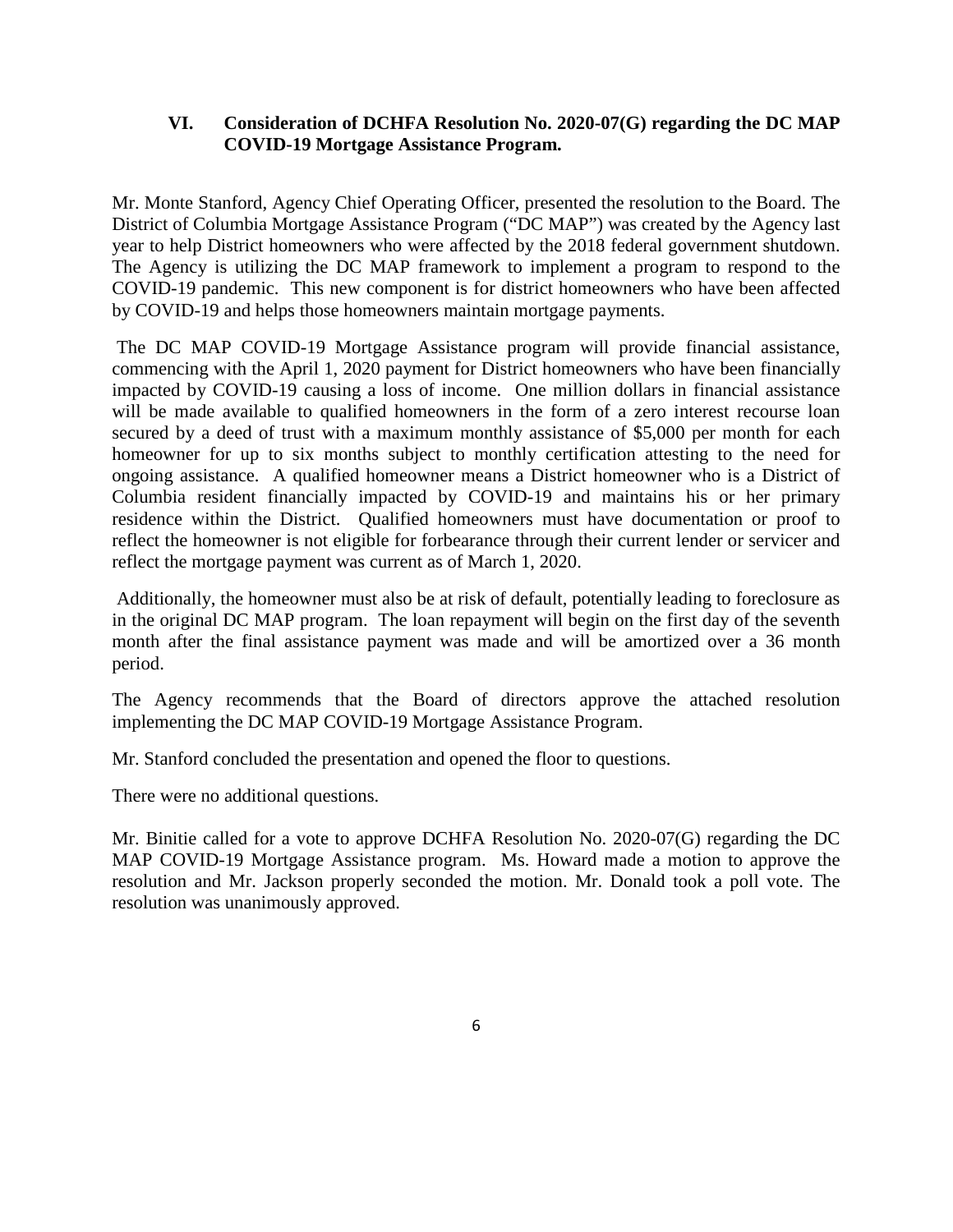#### **VII. Consideration of DCHFA Resolution No. 2020-09 (G) regarding the Sole Source Selection of Housing Counseling Services, Inc., for the DC MAP COVID-19 Mortgage Assistance Program.**

Mr. Monte Stanford, Agency Chief Operating Officer, presented the resolution to the Board. DCHFA requests approval of the sole source justification for residential housing counseling services with Housing Counseling Services Inc. for the DC MAP COVID-19 Mortgage Assistance Program. The Agency has an urgent requirement for Housing Counseling Services to assist the Agency with applicant intake, eligibility determination, processing, and customer intake for the DC MAP COVID-19 Mortgage Assistance Program. The anticipated volume of applications for DC residents may far exceed the resources available at the Agency. Therefore, the Agency proposes to make a sole source award to Housing Counseling Services, Inc. in an amount not to exceed \$1,000 per case that is determined to be eligible for mortgage assistance.

Pursuant to the Agency's procurement policies, sole source procurements may be used only when the justification falls within one or more of the following five criteria: (1) only one known source for acceptable supplies or service; no other supplies or services is compatible with the Agency's needs; (2) a unique experience, expertise, professional stature or key personnel which would render a competitive procedure futile; (3) a specific item is needed to be comparable or interchangeable with existing hardware as a spare or replacement hardware or equipment for the repair or modification of existing equipment and for technical evaluation testing; (4) the required items are proprietary to the contractor; and (5) unusual or compelling urgency. In this case, the rationale for this exception is unusual and compelling urgency due to the COVID-19 pandemic and the need to respond immediately to assist District homeowners.

Mr. Stanford concluded the presentation and opened the floor for questions. There were no questions.

Mr. Binitie called for a vote to approve DCHFA Resolution No. 2020-09 (G) regarding the Sole Source Selection of Housing Counseling Services, Inc., for the DC MAP COVID-19 Mortgage Assistance Program. Mr. Jackson made a motion to approve the resolution and Mr. Irving properly seconded the motion. Mr. Donald took a voice vote. The resolution was unanimously approved.

### **VIII. Consideration of DCHFA Resolution No. 2020-08 (G) regarding the Sole Source selection of Answer Title for the DC MAP COVID-19 Mortgage Assistance Program.**

Mr. Monte Stanford, Agency Chief Operating Officer, presented the resolution to the Board. The second sole source justification is for Answer Title and Escrow for the DC MAP COVID-19 Mortgage Assistance Program. The Agency has an urgent requirement for Answer Title and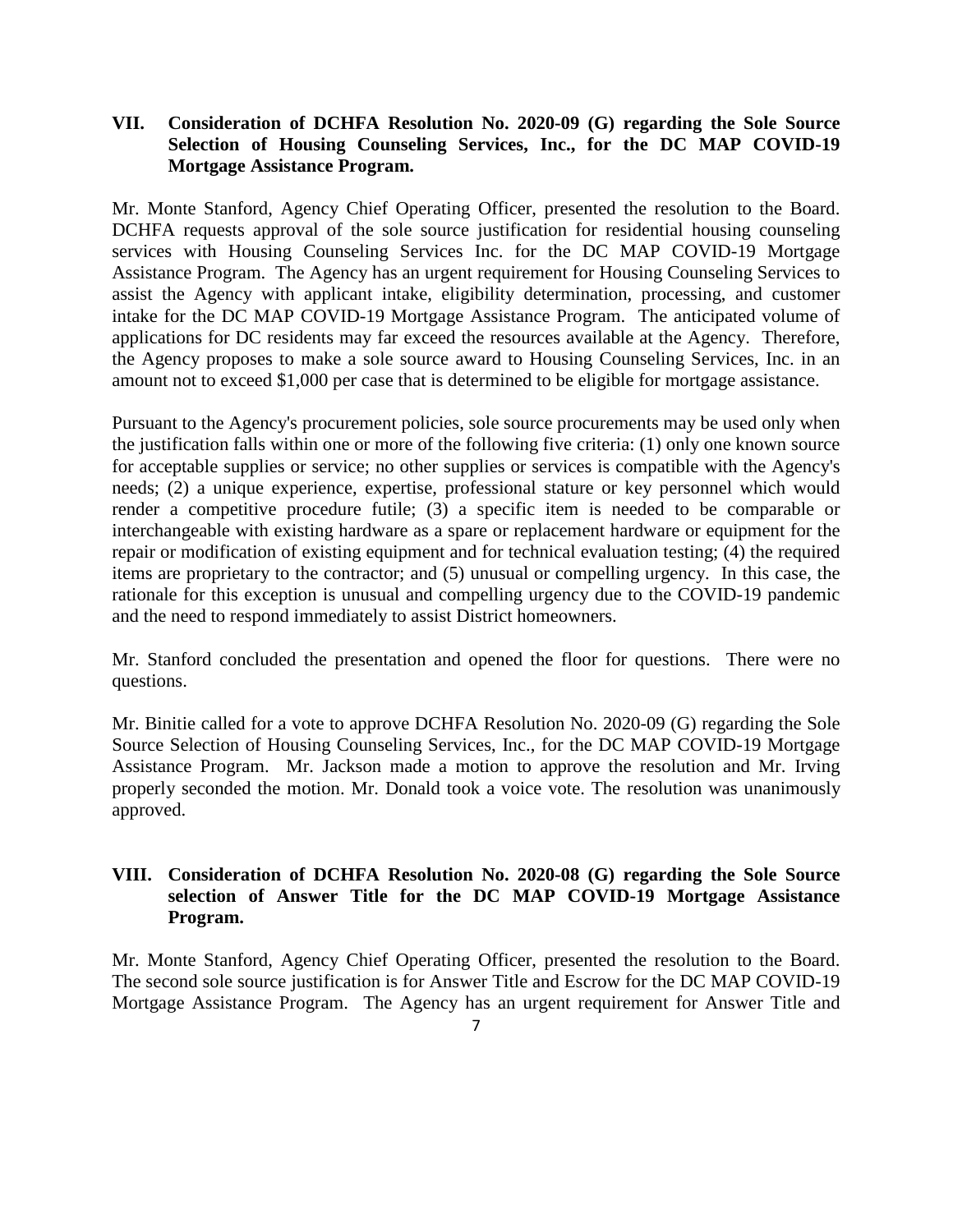Escrow, a District of Columbia Department of Small and Local Business Development ("DSLBD") certified company to assist the Agency by providing settlement services for the DC MAP COVID-19 Mortgage Assistance Program.

The anticipated volume of applications for District residents may far exceed the resources currently available at the Agency. Therefore, DCHFA proposes to make a sole source award to Answer Title and Escrow in an amount not to exceed \$850 per case. The Agency's rationale for this exception, as with the previous resolution, is an unusual and compelling urgency due to the COVID-19 pandemic and the need requiring the Agency to respond immediately to assist District homeowners.

Mr. Stanford concluded the presentation and opened the floor to questions. There were no questions.

Mr. Binitie called for a vote to approve DCHFA Resolution No. 2020-08 (G) regarding the sole source selection of Answer Title for the DC MAP COVID-19 Mortgage Assistance Program. Mr. Jackson made a motion to approve the resolution and Mr. Irving properly seconded the motion. Mr. Donald took a voice vote. The resolution was unanimously approved.

#### **XI. Consideration of DCHFA Resolution No. 2020-10(G) regarding the Multifamily Liquidity Facility.**

Mr. Steve Clinton, Chief Financial Officer presented the resolution to the Board. The Agency is seeking approval of a five million dollar COVID-19 related Multifamily Liquidity Fund (the, "Fund") as described in the memo presented in writing to the Board.

The purpose of the Fund is to help projects in the Agency's portfolio that have been hit with large rent reductions associated with high unemployment related to COVID-19. The Agency proposes funding the five million dollars from DCHFA to create a backup Fund for loans to be made to project sponsors on projects in our portfolio. The primary source of short-term financial assistance will be expected to be existing bondholders on the projects. The borrowers will first show financial information that demonstrates that rent collections have dropped and that they are related to COVID-19 impacting their operating income results. The borrowers must also demonstrate good faith efforts to obtain help from their bondholders associated with the project. In circumstances where both of those have been met and the need has been demonstrated, DCHFA will potentially step in and use our liquidity fund for loans the project sponsors.

The loan will be limited to five percent of the fund to any specific project sponsor and will be disbursed in three draws. The loan will be charged interest of LIBOR plus 200 with an upfront fee of a half a percent or \$5,000, whichever is higher. The loan will be repayable as a balloon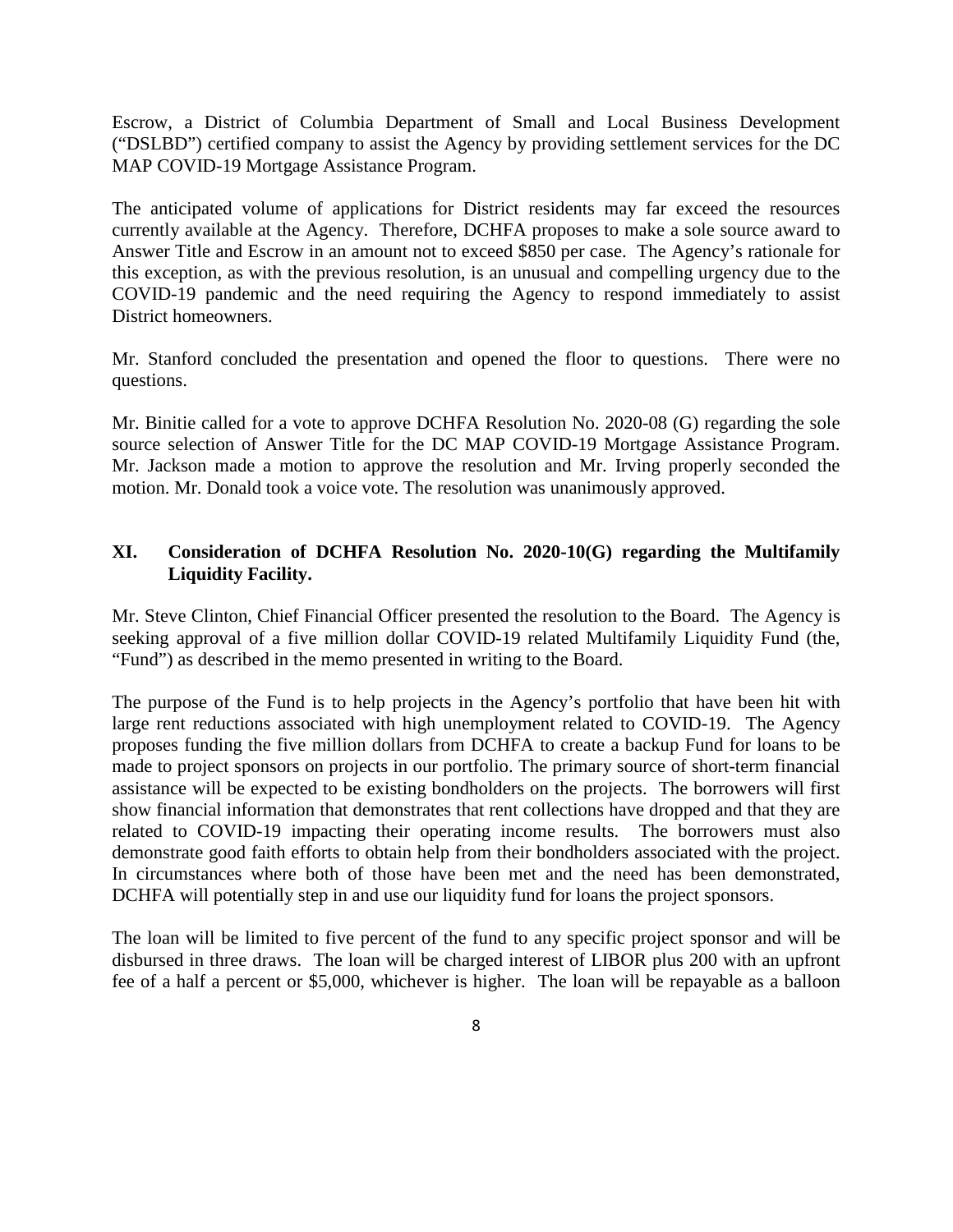one year from the last draw and interest only will be payable monthly. The loan can be used to cover operating expenses.

All properties in our multifamily portfolio that are in permanent stage for post construction leaseup phase will be eligible. The loans will not be collateralized but will require personal and corporate guarantees from the project sponsor. DCHFA will manage and administer the loan to including but not limited to activities involving: underwriting, legal documentation, servicing and other loan management obligations.

DCHFA currently has five properties in various stages of seeking short-term financial assistance through either changes to reserves, forbearance or other solutions. In all five instances, the bondholders involved have shown willingness to work with our project sponsors.

Mr. Clinton concluded the presentation and opened the floor for questions. There were no questions.

Mr. Binitie called for a vote to approve DCHFA Resolution No. 2020-10(G) regarding the Multifamily Liquidity Facility. Mr. Jackson made a motion to approve the resolution and Ms. Howard properly seconded the motion. Mr. Donald took a poll vote. The resolution was unanimously approved.

#### **X. Other Business.**

Mr. Donald recognized the efforts of Agency employees. Mr. Donald stated that the Agency was approved today for the second year in a row as the winner for the, "Best and brightest companies to work for in the Nation program". The Agency thanks Ms. Heather Hart, DCHFA Human Resources Director for her efforts in securing the award.

Additionally, Ms. Susan Ortiz, DCHFA Public Relations Associate, created an excellent video about home ownership. Finally, Mr. Donald recognized the DCHFA team for continuing their hard work during the COVID-19 pandemic.

#### **XI. Interim Executive Director's Report.**

There was no Interim Executive Director's Report.

## **XII. Adjournment.**

Mr. Binitie called for a motion to adjourn the meeting, following adjournment the Board will transition into Executive Session. Ms. Howard made a motion to adjourn the meeting and that motion was properly seconded by Mr. Jackson.

Mr. Binitie took a voice vote. The motion passed by a chorus of ayes.